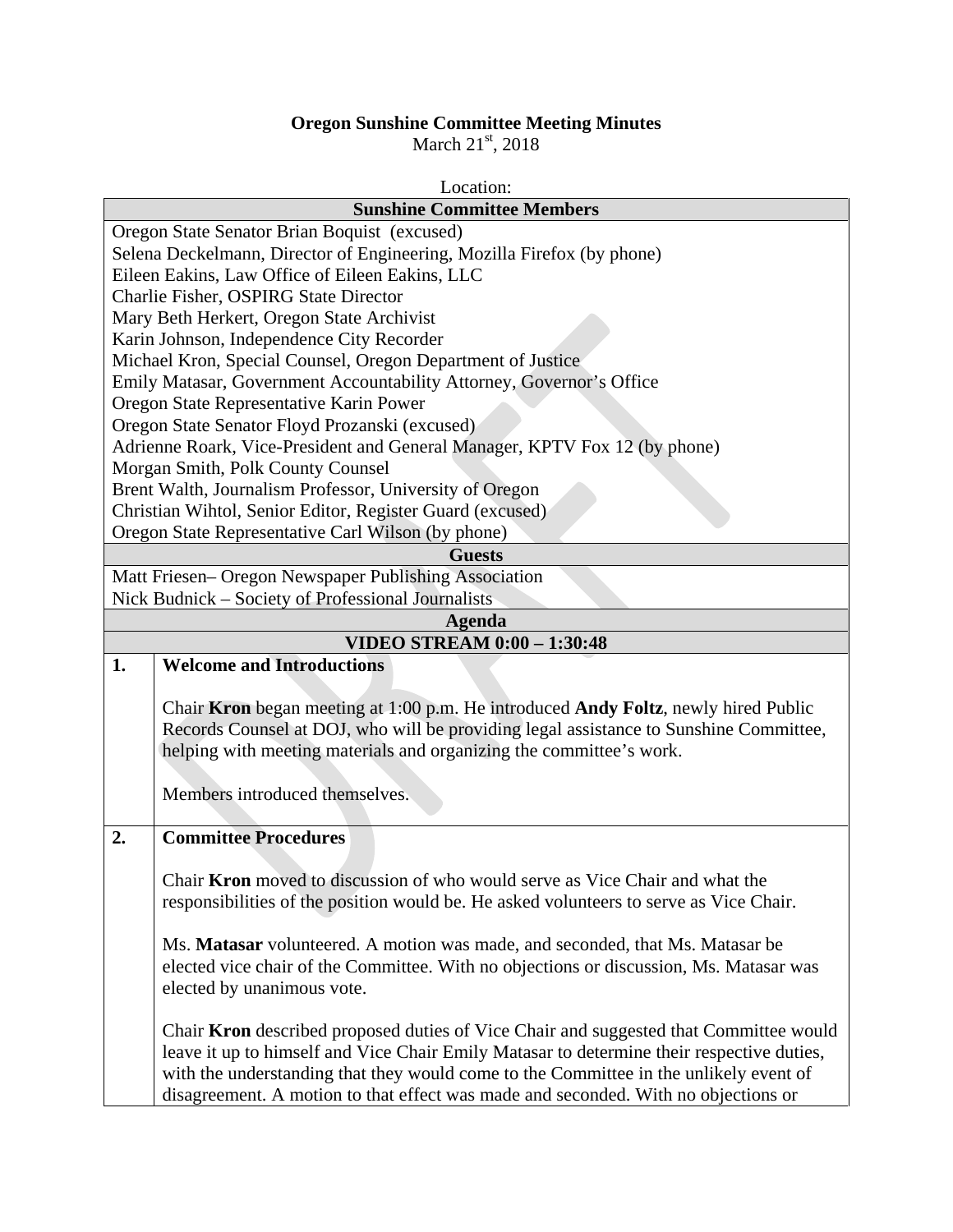|    | discussion, the Committee unanimously voted to accept this proposal.                                                                                                                                                                                                                                                                                                                                                                                                                                                                                                    |
|----|-------------------------------------------------------------------------------------------------------------------------------------------------------------------------------------------------------------------------------------------------------------------------------------------------------------------------------------------------------------------------------------------------------------------------------------------------------------------------------------------------------------------------------------------------------------------------|
|    | Mr. Budnick introduced himself and said he would like to comment later if possible.<br>Chair <b>Kron</b> welcomed the comment at that time, noting there would not be a public<br>comment portion of the meeting and that questions and comments had been accepted<br>throughout the prior meeting.                                                                                                                                                                                                                                                                     |
|    | Mr. Budnick said he hoped everyone saw the value in this Committee and the work it's<br>doing because it's easy to find the task daunting and lose sight of its importance.                                                                                                                                                                                                                                                                                                                                                                                             |
| 3. | <b>Discussion of Organizing Exemption Review</b>                                                                                                                                                                                                                                                                                                                                                                                                                                                                                                                        |
|    | Chair Kron opened the discussion by talking about his report to the Committee, and<br>invited open discussion regarding options for organizing exemption review.                                                                                                                                                                                                                                                                                                                                                                                                        |
|    | Ms. Eakins spoke in favor of the categorized approach. Chair Kron expressed that he<br>liked the approach as well, but pointed out that the Committee would still have to decide<br>which categories to start with.                                                                                                                                                                                                                                                                                                                                                     |
|    | Representative Power asked if Chair Kron had thought of any other possible approaches<br>after sending the memo. Chair Kron replied no. In response to another question from<br>Representative Power, Chair Kron explained that the numbers in parenthesis on his list<br>showing the categories of exemptions indicated how many exemptions were in each<br>category.                                                                                                                                                                                                  |
|    | Ms. Herkert noted the dangers of parsing categories of exemptions too finely, which<br>could cause overlap between categories. She noted some overlap in some of the examples<br>attached to the chair's report. She stated that, if the Committee goes the categorical route,<br>it will need to decide which category is most important to tackle first.                                                                                                                                                                                                              |
|    | Mr. Fisher stated that he favors the categorical approach as well. He recalled that, in the<br>prior meeting, it had been suggested that Committee members could recommend<br>particular exemptions to start with. He also expressed support for the idea of using data<br>about how often exemptions had generated disputes to decide which exemptions to<br>consider first.                                                                                                                                                                                           |
|    | Representative Wilson asked the chair to explain the document regarding exemptions with<br>appellate cases and AG public records orders. Chair Kron explained that the chart shows<br>how many times a particular exemption was at issue in a case before the Court of Appeals<br>or Supreme Court, and how many times the Attorney General has issued an order<br>regarding the exemption. Representative Wilson then asked whether Chair Kron<br>recommended that the Committee adopt work done by the AG's task force, and Chair<br>Kron replied in the affirmative. |
|    | Ms. Herkert asked whether the Committee has power to reform a broad exemption or is<br>limited to approving or disapproving exemptions. Chair Kron said Committee has                                                                                                                                                                                                                                                                                                                                                                                                   |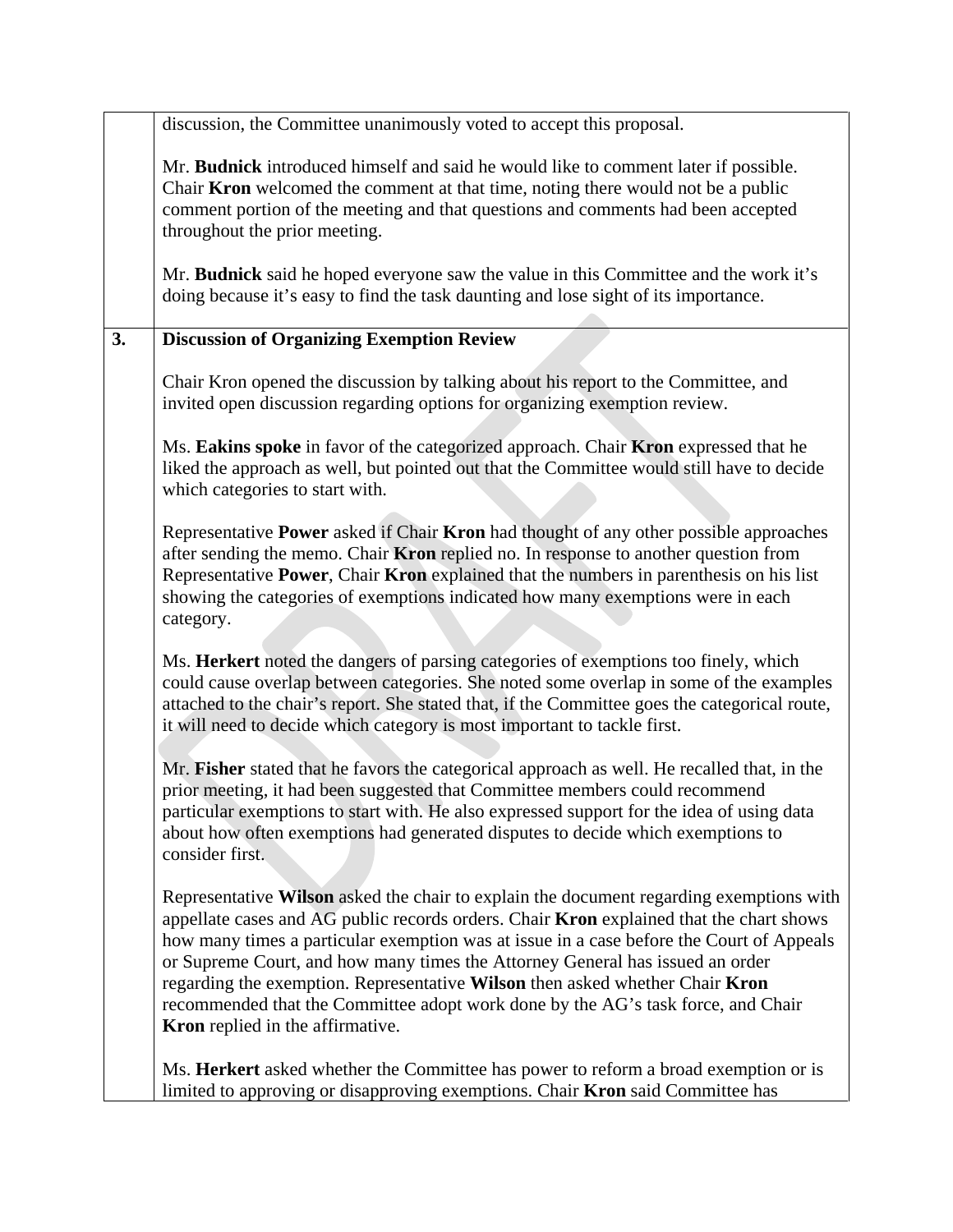authority to make any suggestion to legislature that they think is best. Chair **Kron** commented that the group seemed to agree that it should use the data about appellate cases and AG orders to proceed through a categorical review of exemptions.

Mr. **Walth** expressed skepticism that this approach would allow the Committee to provide reform to current unnecessary exemptions.

Mr. **Fisher** explained that is why he suggested combining the data driven approach with committee input regarding which exemptions should be reviewed.

Ms. **Eakins** and Mr. **Fisher** found common understanding on using categorical approach for starting point, and allowing Committee members to motion for particular exemptions to be looked at. Mr. **Walth** reiterated and general consensus was confirmed.

Representative **Wilson** asked if there are any "low hanging fruit" the Committee could reform to show progress. Chair **Kron** said yes, if that means combining redundant exemptions within a category to eliminate unnecessary ones.

Members then discussed the extent to which the Committee should develop guidance for members to assess exemptions, initiated by comments from Ms. **Herkert** and Ms. **Decklemann**. Chair **Kron** expressed doubt that the Committee could tell members what to think about particular exemptions. Ms. **Deckelmann**, Representative **Power**, Ms. **Herkert**, Ms. **Eakins** and Representative **Wilson** discussed that the idea would be to provide a consistent set of criteria for members to consider. Chair **Kron** expressed that he had misunderstood the nature of the suggestion, and proposed that the Committee should consider criteria presented by the Attorney General in opening remarks last meeting: essentially, what would the people of Oregon expect.

Ms. **Eakins** proposed specific questions. What public policy objective is intended to be accomplished? Is this exemption necessary to accomplish that? Is it clearly written? Is it duplicative? Is it appropriately broad or narrow? Representative **Wilson** summarized this suggestion as a "template for consistency." Chair **Kron** and Ms. **Herkert** agreed. Chair **Kron** looked at the AG's remarks from the prior last meeting and determined they are almost the same as Ms. **Eakins'**. He stated that these questions would leave room for various perspectives to be explored while providing a framework for approach.

Mr. **Budnick** knew of a similar list created by another state exploring the same issues and offered to send it to the Committee.

Chair **Kron** suggested that the Committee still needed to finalize a decision about structuring its review of exemptions.

Vice Chair **Matasar** asked whether the goal was to determine a schedule for evaluating exemptions over the next ten years. Chair **Kron** answered that the goal would be to outline a general order, and specifically identify what the committee intends to look at next. After discussion and consultation with the statutes governing the Committee,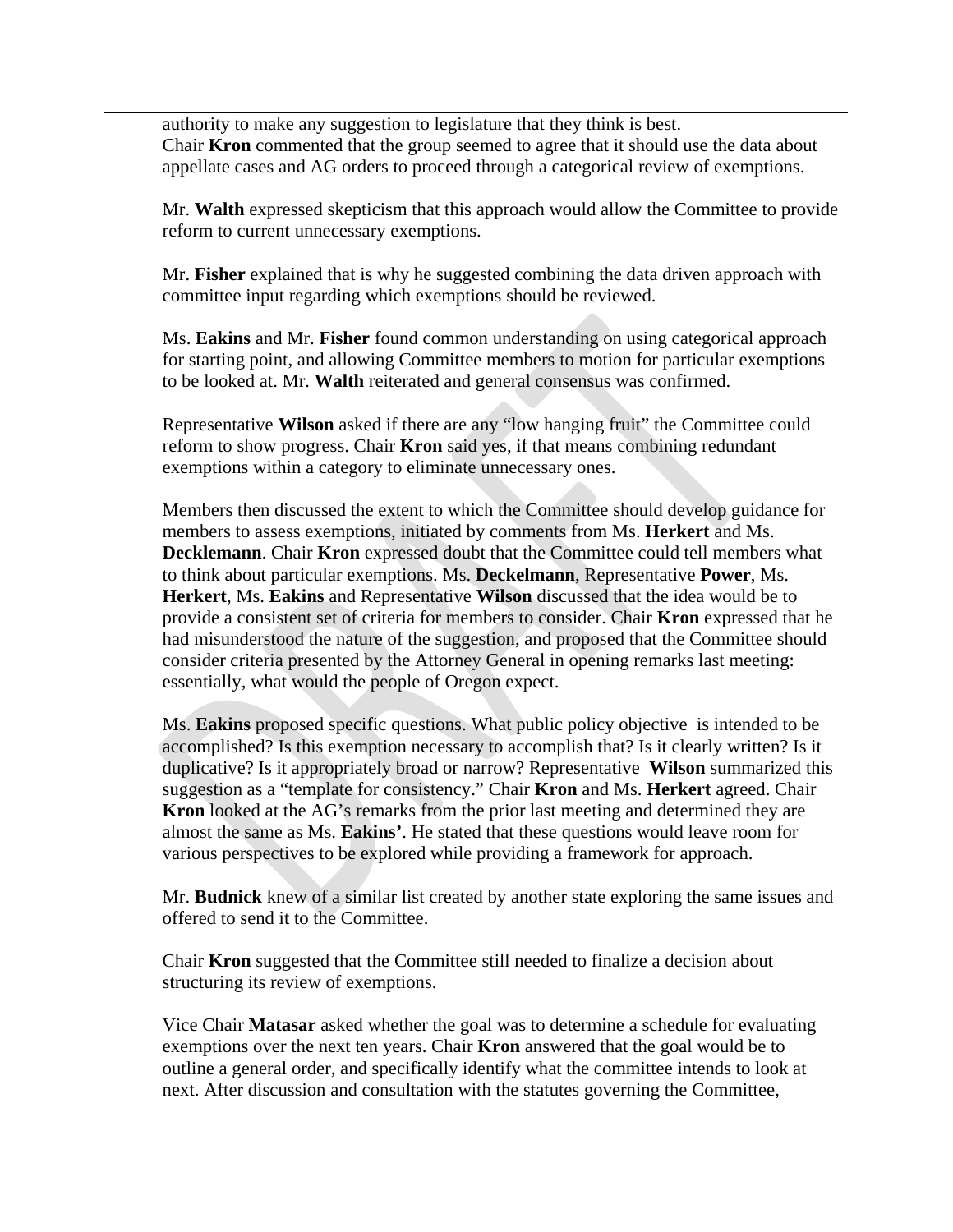|                         | members agreed that this approach would be consistent with statutory requirements.                                                                                                                                                                                                                                                                                                                                                                                                                                                                                                                                                                                                                                                                                                                                                                    |
|-------------------------|-------------------------------------------------------------------------------------------------------------------------------------------------------------------------------------------------------------------------------------------------------------------------------------------------------------------------------------------------------------------------------------------------------------------------------------------------------------------------------------------------------------------------------------------------------------------------------------------------------------------------------------------------------------------------------------------------------------------------------------------------------------------------------------------------------------------------------------------------------|
|                         | Chair Kron summarized general consensus regarding the approach to exemptions as a<br>hybrid between a categorical approach, grouping similar exemptions together, and then<br>setting an order for review based on the data, while also allowing members the ability to<br>propose exemptions that the Committee will review before otherwise scheduled (along<br>with other exemptions covering similar information). Members generally agreed that this<br>was the consensus and Chair <b>Kron</b> asked for motion. The motion was made and<br>seconded. None were opposed, there was no further discussion, and the motion passed<br>unanimously.                                                                                                                                                                                                 |
|                         | Chair <b>Kron</b> then returned to the discussion about establishing criteria for exemption<br>review.                                                                                                                                                                                                                                                                                                                                                                                                                                                                                                                                                                                                                                                                                                                                                |
|                         | Ms. Herkert suggested that the Committee should have a specific proposal to consider<br>before adopting criteria. Chair Kron laid out four possible options: adopt Ms. Eakins<br>questions, or the Attorney General's, with the possibility of amending them later; take the<br>issue up as the first agenda item for the next meeting, after considering proposals that<br>Chair Kron would develop based on the discussion and other materials provided by Mr.<br>Budnick; add another meeting to the Committee's schedule; or else start the review of<br>exemptions the meeting after next, instead of at the next meeting. Members ultimately<br>agreed that Chair Kron should develop proposed criteria for assessing exemptions and<br>circulate them in advance of the next meeting, where the Committee would discuss and<br>adopt criteria. |
| $\overline{\mathbf{4}}$ | <b>Approval of Meeting Minutes</b>                                                                                                                                                                                                                                                                                                                                                                                                                                                                                                                                                                                                                                                                                                                                                                                                                    |
|                         |                                                                                                                                                                                                                                                                                                                                                                                                                                                                                                                                                                                                                                                                                                                                                                                                                                                       |
|                         | Mr. Kron described a minor change to the meeting minutes requested by Ms. Eakins<br>pertaining to her title and asked whether anyone else had changes they would like to<br>request.                                                                                                                                                                                                                                                                                                                                                                                                                                                                                                                                                                                                                                                                  |
|                         | Vice Chair Matasar asked if meeting minutes could be less detailed and lengthy.                                                                                                                                                                                                                                                                                                                                                                                                                                                                                                                                                                                                                                                                                                                                                                       |
|                         | Ms. Herkert pointed out that without audio for public to reference the meeting minutes<br>level of detail has to substantiate that. Chair <b>Kron</b> reminded that video/audio is available<br>on OLIS. However, Ms. Herkert pointed out that it is unclear how long the video would<br>be maintained and that detailed minutes allow for easy review of the Committee's<br>business.                                                                                                                                                                                                                                                                                                                                                                                                                                                                |
|                         | Ms. Power advocated an intermediate level of detail, not verbatim but enough to capture<br>general context. Mr. Foltz echoed that suggestion due to the duration of this task force (at<br>least ten years). Chair Kron reassured Vice Chair Matasar that her duty of capturing the<br>meeting minutes will likely be relieved by DOJ staff.                                                                                                                                                                                                                                                                                                                                                                                                                                                                                                          |
|                         | A motion was made to accept the prior meeting minutes, with the change to Ms. Eakins'<br>title. The motion was seconded, and without discussion or opposition, the Committee                                                                                                                                                                                                                                                                                                                                                                                                                                                                                                                                                                                                                                                                          |